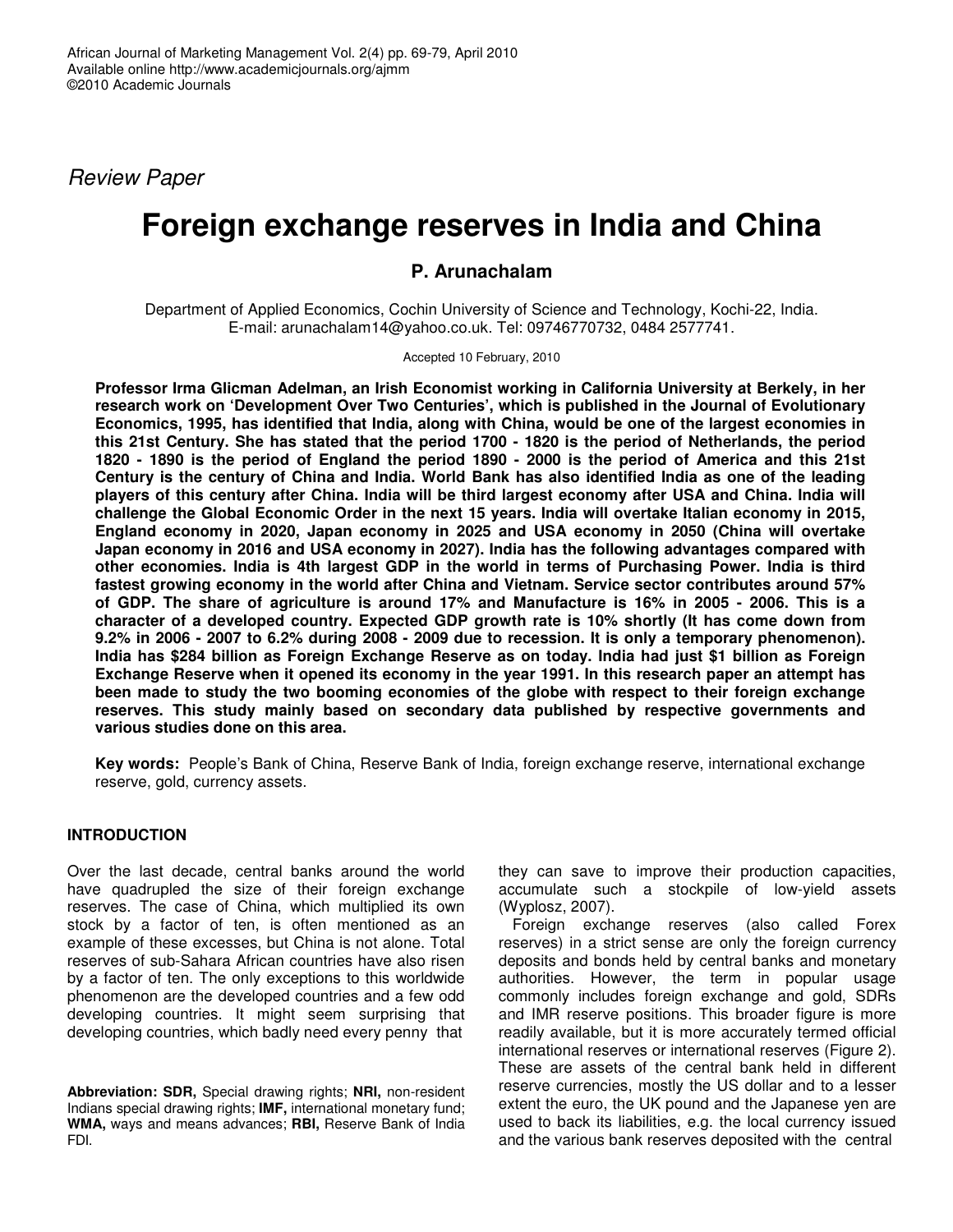| Rank | <b>Country/Monetary Authority</b> | billion USD (end of month 2009) |
|------|-----------------------------------|---------------------------------|
|      | People's Republic of China        | 2273 (Sep)                      |
| 2    | Japan                             | 1019 (Jun)                      |
|      | Eurozone                          | 531 (Feb)                       |
| 3    | Russia                            | 429 (Oct)                       |
| 4    | Taiwan                            | 321.09 (Apr)                    |
| 5    | India                             | 281 (Sep)                       |
| 6    | South Korea                       | 254 (Sep)                       |
|      | Hong Kong                         | 233 (Aug)                       |
| 8    | Brazil                            | 233 (Oct)                       |
| 9    | Germany                           | 184 (Sep)                       |
| 10   | Singapore                         | 182 (Sep)                       |

**Table 1.** On monetary authorities with the largest foreign reserves in 2009.

Source: Wikipediaen.wikipedia.org/wiki/Foreign\_exchange\_reserves –

bank, by the government or financial (Wikipedia). Foreign Exchange Reserve is the total of a country's gold holdings and convertible foreign currencies held in its banks, plus Special Drawing Rights (SDR) and exchange reserve balances with the International Monetary Fund (IMF) (Business Dictionary). It is deposits of a foreign currency held by a central bank. Holding the currencies of other countries as assets allow governments to keep their currencies stable and reduce the effect of economic shocks. The use of foreign exchange reserves became popular after the decline of the gold standard (Investors world).

Foreign exchange reserves (also called Forex reserves) in a strict sense are only the foreign currency deposits and bonds held by central banks and monetary authorities. However, the term in popular usage commonly includes gold, SDRs and IMF reserve positions. This broader figure is more readily available, but it is more accurately termed official international reserves or international reserves. Official international reserves, the means of official international payments, formerly consisted only of gold and occasionally silver. But under the Bretton Woods System, the US dollar functioned as a reserve currency, so it too became part of a nation's official international reserve assets. From 1944 - 1968, the US dollar was convertible into gold through the Federal Reserve System, but after 1968 only central banks could convert dollars into gold from official gold reserves and after 1973 no individual or institution could convert US dollars into gold from official gold reserves. Since 1973, all major currencies have not been convertible into gold from official gold reserves. Individuals and institutions must now buy gold in private markets, just like other commodities. Even though US dollars and other currencies are no longer convertible into gold from official gold reserves, they still can function as official international reserves. In a flexible exchange rate system, official international reserve assets allow a central bank to purchase the domestic currency , which is

considered a liability for the central bank (since it prints the money itself as IOUs). This action can stabilise the value of the domestic currency. Central banks throughout the world have sometimes cooperated in buying and selling official international reserves to attempt to influence exchange rates.

Foreign exchange comes into a country in the form of investments, payments for exports, loans and bilateral aid among other things. It goes out as payments for imports, payment of interest, repayment of loans and repatriation of investments and profits. Foreign exchange comes into a country in the form of investments, payments for exports, loans and bilateral aid among other things. It goes out as payments for imports, payment of interest, repayment of loans and repatriation of investments and profits. Developed countries in comparison tend to have lower forex reserves. The reason for not accumulating large reserves is that their currencies are often reserve currencies themselves and therefore, are highly liquid, so there do not exist that high a precautionary motive for them. Also these economies have export sectors that are not driven by exchange rates. So they do not have to manage their exchange rates in order to support their domestic industry (Manu Gupta, 2009).

There has been a very rapid rise since the early 1990s in foreign reserves held by developing countries. These reserves have climbed to almost 30% of developing countries' GDP (Rodrik, 2006). In varying degrees, China, India and many other developing countries have accumulated large foreign exchange reserves that are then invested abroad. The reasons for such large hoards of foreign exchange with Asian central banks are to be found in the skewed nature of world trade and in the direction of foreign capital flows. China and many other East and South-East Asian countries, following a policy of export led growth, have been enjoying highly favorable trade balances with the U.S. and other developed countries (Table 1). In India, the accumulation of reserves has been primarily due to the large foreign portfolio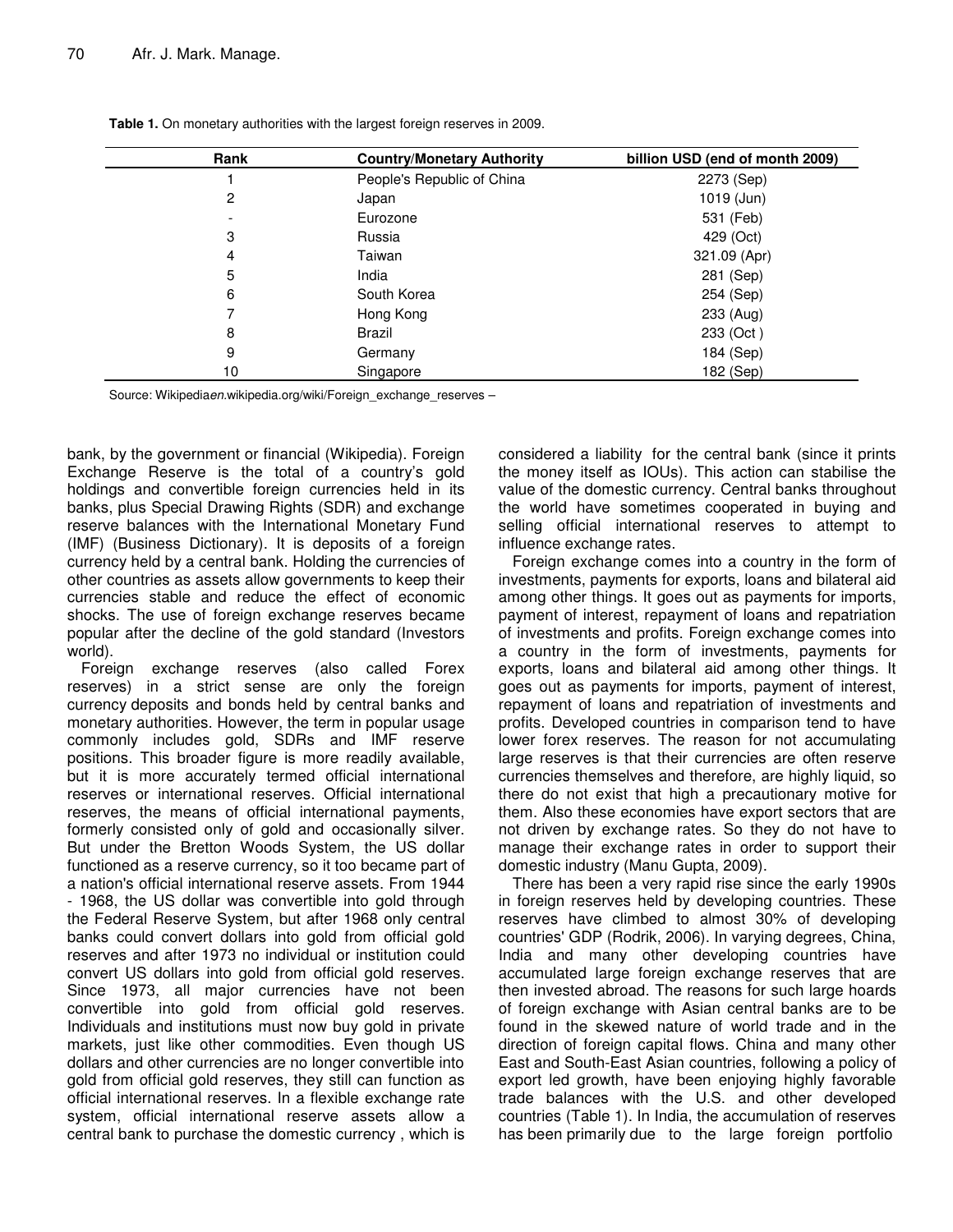

**Figure 1.** Movements in foreign exchange reserves. Source: RBI, India



**Figure 2.** World reserves. Source: www.voxeu.org/index.php?q=node/182 -

inflows into the stock markets. In the normal course, the abundant dollar supply would have made the domestic currency appreciate. For many countries including India and China this is not a happy prospect. Hence their central banks have mopped up the dollars which mostly go into their reserves kitty. Most central banks, which handle investments of such reserves, have traditionally favored the American dollar and the world's reserve currency. Since their overriding concerns were safety and liquidity rather than return, they have been content to deploy them mostly in U.S. government paper. That action, while guaranteeing safety and liquidity, has however led to low yields. The rationale for building up reserves is to stave off financial crisis caused by sudden and large outflow of capital (Narayanan, 2007).

For the first time in its history, India came perilously

close to defaulting on its international payments in 1991 when the foreign exchange reserves plummeted to a billion dollars. In 1991, India's main headache was meeting import commitments with a paltry \$1 billion.

India's foreign exchange reserves have grown significantly since 1991 (Figure 1). The reserves, increased gradually to US\$ 25.2 billion by end-March 1995. The growth continued in the second half of the 1990s with the reserves touching the level of US\$ 38.0 billion by end-March 2000. Subsequently, the reserves rose to US\$ 113.0 billion by end-March 2004, US\$ 199.2 billion by end-March 2007 and further to US\$ 309.7 billion by end-March 2008. Thereafter the reserves declined to US\$ 252.0 billion by end-March 2009. During the third week of October, the foreign exchange reserves with the RBI amounted to \$285 billion and they were held in foreign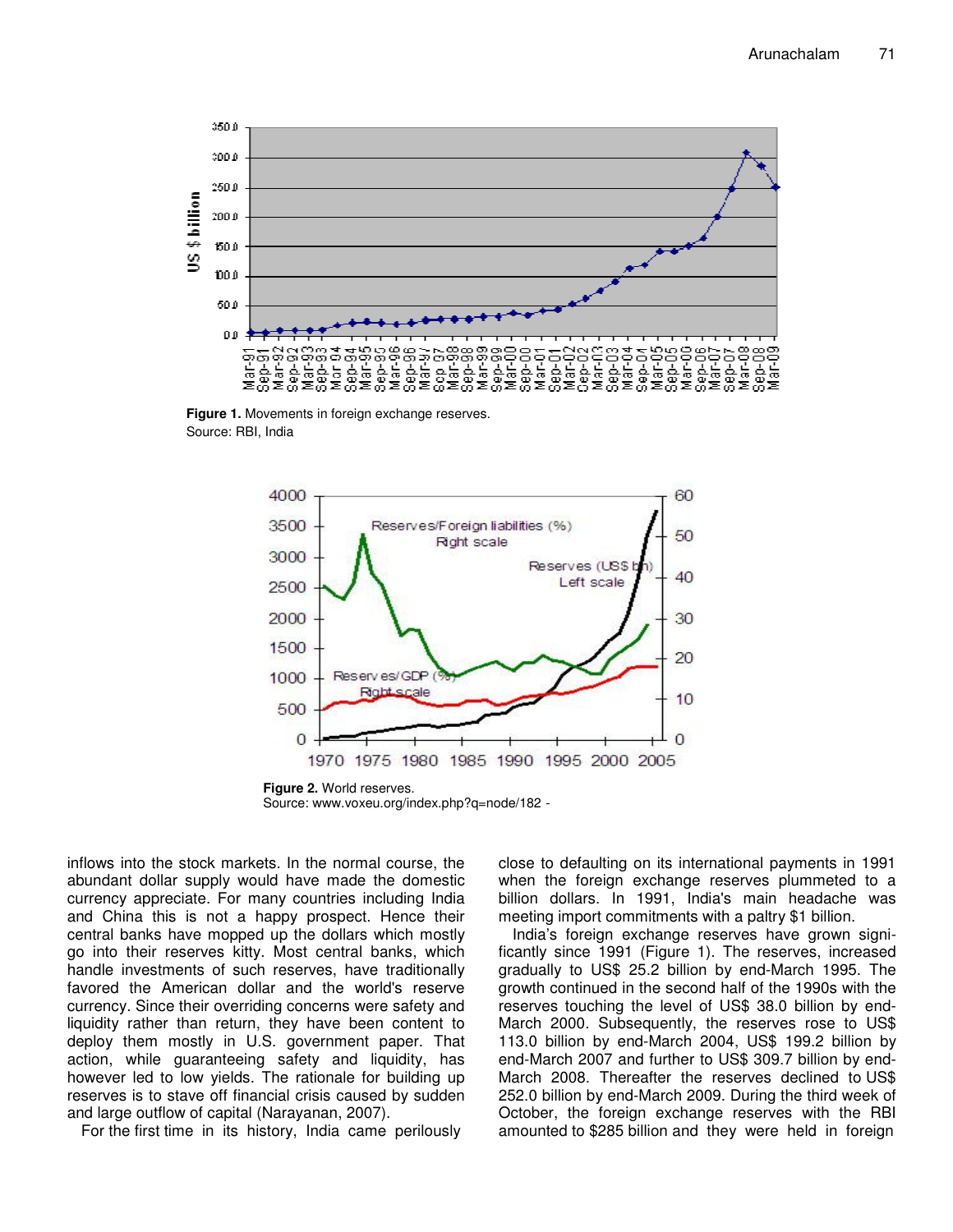currency assets, gold and special drawing rights (SDRs) with the IMF. Like most other central banks, the RBI has kept the bulk of its reserves in U.S. government securities. Gold has so far accounted for just \$10 billion or less than 4% of the reserves which will now constitute 6%. The RBI is set to become one of the largest holders of gold reserves among central banks.

Although both US dollar and Euro are intervention currencies and the foreign currency assets are maintained in major currencies like US Dollar, Euro, Pound Sterling, Australian Dollar, Japanese Yen etc., the foreign exchange reserves are denominated and expressed in US Dollar only. The foreign exchange reserve data prior to 2002 - 2003 do not include the reserve tranche position (RTP) in the international monetary fund (IMF). Movements in the FCA occur mainly on account of purchases and sales of foreign exchange by RBI in the foreign exchange market in India. In addition, income arising out of the deployment of foreign exchange reserves is also held in the portfolio of the reserves. External aid receipts of the Central Government also flow into the reserves. The movements of the US dollar against other currencies in which FCA are held also impact the level of reserves in US dollar terms.

An analysis of the sources of reserves accretion during the entire reform period from 1991 onwards reveals that the increase in foreign exchange reserves has been facilitated by an increase in net foreign direct investment (FDI) from US \$ 129 million in 1991 - 1992 to US\$ 17.5 billion in 2008 - 2009. FII investments in the Indian capital market, which commenced in January 1993, have shown significant increase over the subsequent years. Cumulative net FII investments increased from US\$ 1 million at end-March 1993 to US\$ 51.6 billion at end-March 2009. The net outflows of US\$ 15.0 billion by FIIs led to decline in cumulative portfolio stock to US\$ 79.4 billion at end-March 2009 from US\$ 94.5 billion at end-March 2008. Outstanding NRI deposits increased from US\$ 14.0 billion at end-March 1991 to US\$ 43.7 billion as at end-March 2008. As at end-March 2009, the outstanding NRI deposit stood at US\$ 41.3 billion.

Foreign Exchange Reserves has increased to \$1.5 billion during the week ended October 2009, largely on account of revaluation of non dollar assets reserves visa-vis the dollar. The latest figures released by the Reserve Bank of India indicate that the total foreign exchange reserves, including gold and special drawing rights (SDR—reserves currency with the International Monetary Fund), rose \$1.521 million to touch \$281.86 billion during the week ended October 2009. Almost the entire rise in reserves was on account of a rise in foreign currency assets, which has increased to \$1.477 million. The value of SDR and the reserves with the IMF has increased to \$35 million and \$9 million respectively during the week. "The dollar had weakened sharply against major global currencies in the last two weeks.

This could have resulted in revaluation of non-dollar assets in reserves," said a senior treasury official with a private bank. Almost 40% of the reserves is believed to have comprised in non-dollar assets including the sterling pound, yen, euro and the yuan, though no central bank makes their currency composition of reserves public. In the other developments, both the central and the state governments have kept their ways and means advances (WMA) account with the RBI vacant during the week ended October 2009. WMA is a facility under which the government (state as well as the centre) can borrow from the central bank to meet its daily revenue mismatches. While borrowings within the limit are at the prevailing repo rate, borrowings above the agreed limit (between the government and RBI) is at 2% higher than the repo rate.

Of the total foreign exchange reserves of \$286 billion as on October 23, the RBI holds gold valued at \$10 billion. With the latest purchase, the RBI's gold holding will touch 557.7 ton. India has come a long way since 1991, when foreign currency reserves shrank to almost nothing and default on external borrowings appeared imminent. The then Prime Minister, P. V. Narasimha Rao and the Finance Minister, Dr Manmohan Singh's immediate response was to secure an emergency loan of \$2.2 billion from the IMF. The Government had to offer the country's gold reserves as collateral. According to the World Gold Council's report, the RBI has become the 11th largest gold holder among various central banks, placing it ahead of the European Central Bank but behind Russia's. (The Reserve Bank of India has purchased 200 ton of gold valued at Rs 31,490 crore (\$6.7 billion) from the international monetary fund (IMF) under the latter's limited gold sales programme).

The wheel has turned the full circle for India in 19 years. Looking at some of the domestic and external economic indicators, India seems to have come a long way since the 1991 balance of payment crisis. The liberalization process started in the 1980s giving an impetus to exports and oil imports. This lead to trade and current account deficits which were mainly financed by high-cost short-term external commercial loans. Medium and long-term external commercial loans also rose. By 1990, the debt-service ratio rose to 35.3% while the ratios of short-term debt to foreign exchange reserves and debt to current receipts reached highs of 382.1 and 328.9%. In 1991, political instability at home and a global oil price spike led to further deterioration in the trade and current account deficits, falling to -3 and -3.1% of GDP, even as export growth and remittances declined. Downgraded credit ratings harmed investor sentiment as short-term investors and Non-Resident Indians (NRI) withdrew money from the country and foreign banks were reluctant to roll-over debt. Trying to defend the currency, the Reserve Bank of India's (RBI) foreign currency assets fell from \$3.1 billion in August 1990 to \$975 mllion in July 1991, insufficient to fund even three weeks of imports.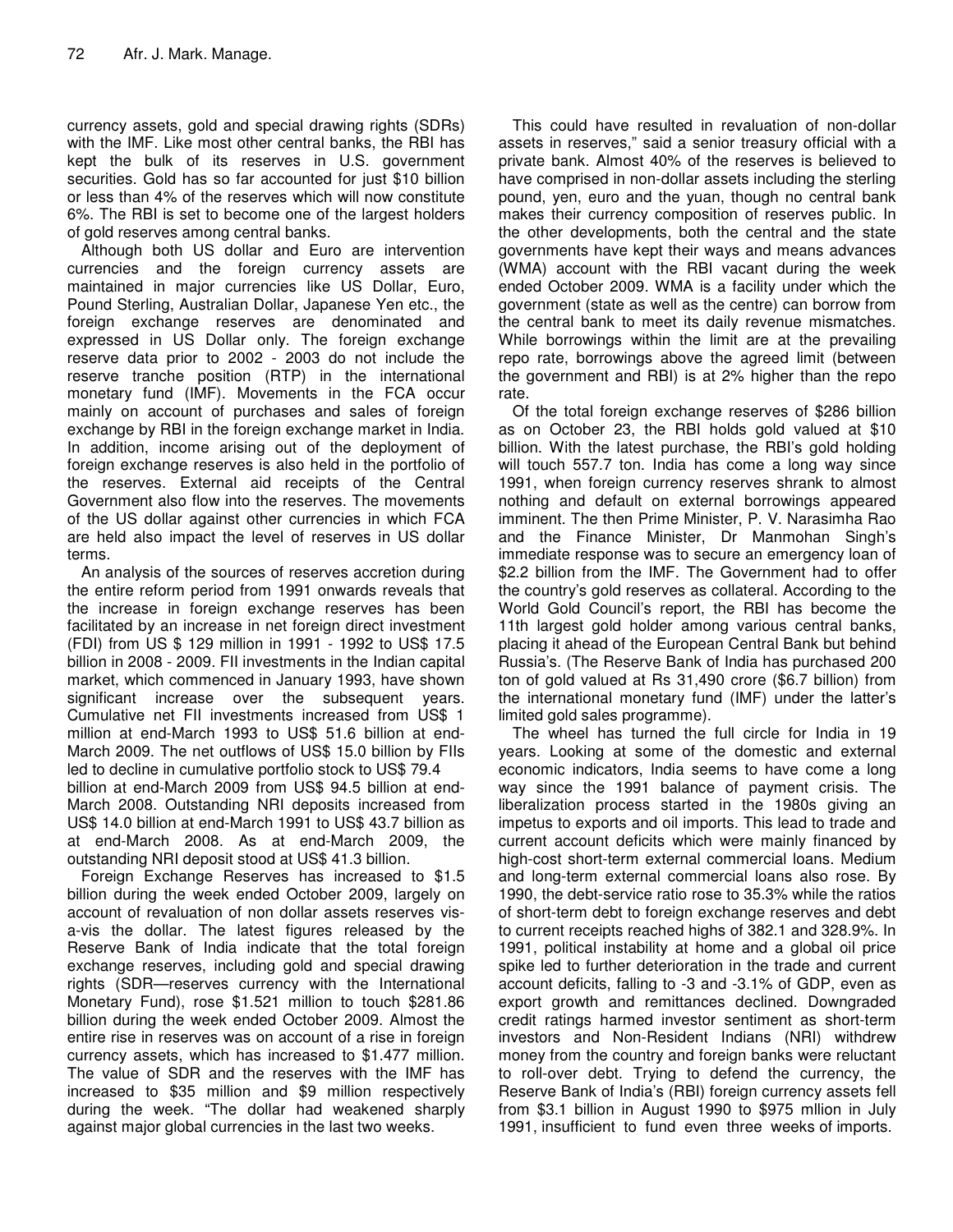

**Figure 3.** Forex reserves of major economies. Source: www.dare.co.in/.../understanding-foreign-exchange-reserves.htm -

Economic growth and industrial output slowed and inflation surged. India pledged gold to the Bank of England to finance its imports and also sought bilateral and IMF assistance to repay its debt to avoid rescheduling. For a country that pledged 67 to 70 ton of gold with Bank of England and Bank of Switzerland to support its crude imports in 1991, (In June 1991, India's foreign exchange reserves had depleted to its worst level of \$600 million, forcing the minority government of the day to pledge gold and invite public condemnation), bought 200 ton of the precious metal from the International Monetary Fund (IMF) on 3 November, 2009. In a display of the nation's confidence in its own economic muscle, the Reserve Bank of India (RBI) concluded the \$6.7 billion deal with IMF over the second fortnight of last month. Finance Minister Pranab Mukherjee told a meeting with economic editors in the capital: "This goes to show that we have the money to buy gold and meet our import requirements. Despite the world economy stumbling, India and China were the only two economies to register growth. The world output increased due to India and China. India has the fifth largest gold reserves in the world. India's Finance Minister, Pranab Mukherjee, says the country's comfortable foreign exchange reserves prompted the Reserve Bank or RBI to invest in the precious metal. "Naturally as a finance minister my advice to the governor of RBI would be that if you are in a position keeping in view the availability of the foreign exchange you buy that and from that perspective it has been bought," he said. Economists say India has bought gold to diversify its

assets and hold fewer dollars at a time when the U.S. currency is weakening against other currencies. Gold, whose prices have surged in the past year, is seen as a hedge against a slumping dollar.

## **COMPONENTS OF FOREIGN EXCHANGE RESERVES**

Today, the foreign exchange reserves are a healthy \$285.5 billion. After the purchase, RBI's gold reserves account for \$17.71 billion (or 6.2 %) of the total foreign exchange reserves, up from \$10.3 billion (3.7 %) now. Gold's share by value of global foreign exchange reserves is currently about 10%. This is not co-incidentally similar to what is often said to be the right amount of gold and just 5% lower than what the European Central Bank decided its gold holdings would be as a percentage of total reserves when it was formed, the only recent example of a central bank deciding on a gold share. RBI's foreign exchange reserves consist of foreign currency assets, gold, special drawing rights (SDRs) an international reserve currency floated by IMF and funds kept with IMF. The biggest chunk of these reserves is in the form of foreign currency assets (\$268.3 billion). SDRs at \$5.267 billion and funds kept with IMF at \$1.589 billion are the other components of the reserves. China has the largest forex reserves in the world. India, Korea and Brazil are also building up huge forex reserves (Figure 3).

The central bank stated that the reserves increased to \$285.520 billion as at October 23 in its weekly statistical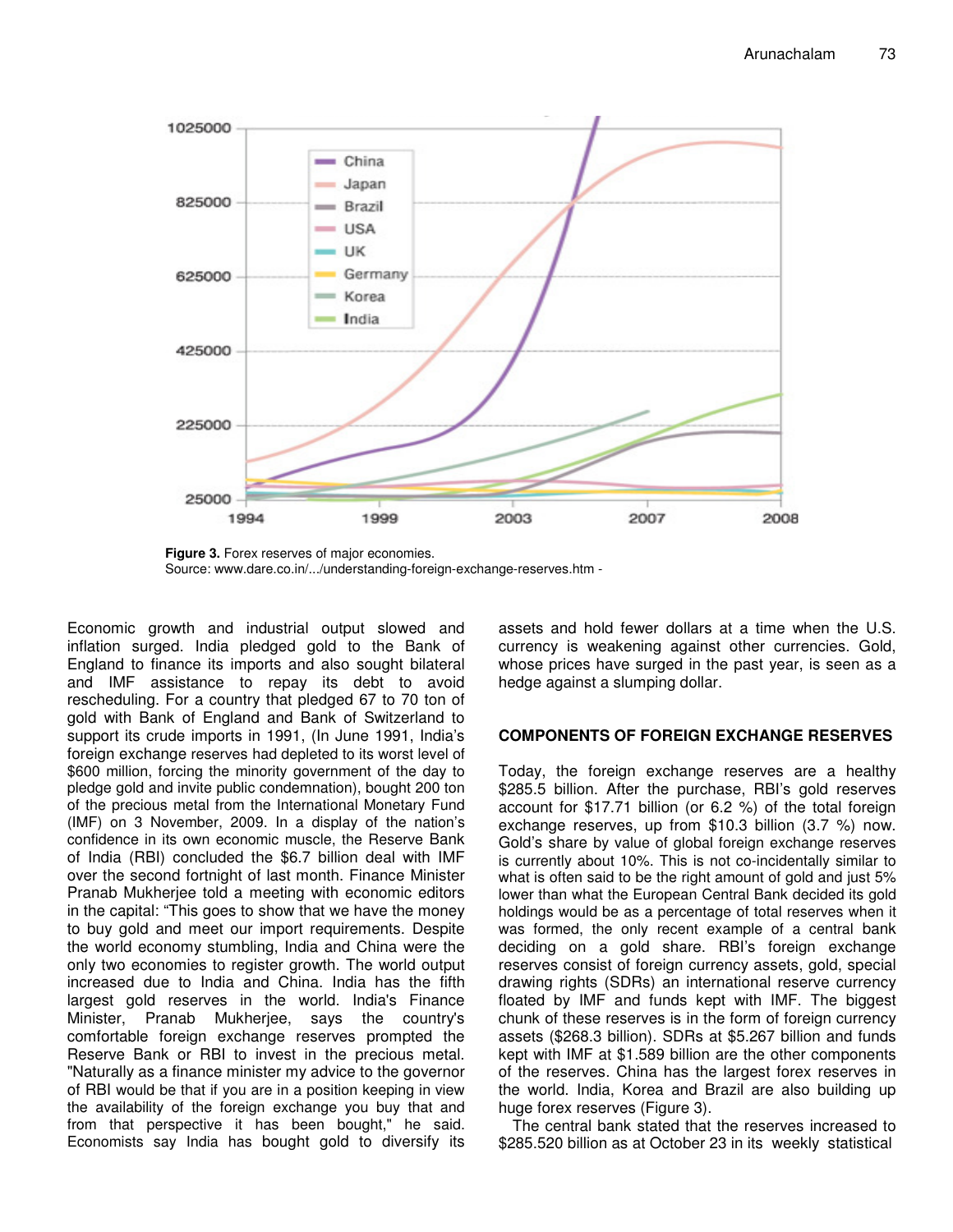|             | <b>Reserves</b> |            |                         |                         |                 |
|-------------|-----------------|------------|-------------------------|-------------------------|-----------------|
|             | Gold            | <b>RTP</b> | <b>SDRs</b>             | Foreign currency assets | Total $(2+3+4)$ |
| 1990-91     | 3496            |            | 102                     | 2234                    | 5834            |
| 1991-92     | 3499            |            | 90                      | 5631                    | 9220            |
| 1992-93     | 3380            |            | 18                      | 6434                    | 9832            |
| 1993-94     | 4078            |            | 108                     | 15068                   | 19254           |
| 1994-95     | 4370            |            | $\overline{7}$          | 20809                   | 25186           |
| 1995-96     | 4561            |            | 82                      | 17044                   | 21687           |
| 1996-97     | 4054            |            | $\boldsymbol{2}$        | 22367                   | 26423           |
| 1997-98     | 3391            |            | 1                       | 25975                   | 29367           |
| 1998-99     | 2960            |            | 8                       | 29522                   | 32490           |
| 1999-00     | 2974            |            | $\overline{\mathbf{4}}$ | 35058                   | 38036           |
| 2000-01     | 2725            |            | $\overline{c}$          | 39554                   | 42281           |
| 2001-02     | 3047            |            | 10                      | 51049                   | 54106           |
| 2002-03     | 3534            | 672        | 4                       | 71890                   | 75428           |
| 2003-04     | 4198            | 1311       | $\overline{c}$          | 107448                  | 112959          |
| 2004-05     | 4500            | 1438       | 5                       | 135571                  | 141514          |
| 2005-06     | 5755            | 756        | 3                       | 145108                  | 151622          |
| 2006-07     | 6784            | 469        | $\overline{c}$          | 191924                  | 199179          |
| 2007-08     | 10039           | 436        | 18                      | 299230                  | 309723          |
| April       | 9427            | 485        | 18                      | 304225                  | 314155          |
| May         | 9202            | 526        | 11                      | 304875                  | 314614          |
| June        | 9208            | 528        | 11                      | 302340                  | 312087          |
| July        | 9735            | 512        | 11                      | 295918                  | 306176          |
| August      | 8692            | 496        | 4                       | 286117                  | 295309          |
| September   | 8565            | 467        | 4                       | 277300                  | 286336          |
| October     | 8382            | 447        | 9                       | 244045                  | 252883          |
| November    | 7861            | 854        | 3                       | 238968                  | 247686          |
| December    | 8485            | 877        | 3                       | 246603                  | 255968          |
| Jan, 2009   | 8884            | 830        | 3                       | 238894                  | 248611          |
| Feb, 2009   | 9746            | 816        | 1                       | 238715                  | 249278          |
| March, 2009 | 9577            | 981        | 1                       | 241426                  | 251985          |

**Table 2.** On foreign exchange reserves (US \$ m) 1995 to 2007 – 2008.

Source: exim.indiamart.com/foreign-trade-in-India/ft19.html -

supplement. Changes in foreign currency assets, expressed in dollar terms, include the effect of appreciation or depreciation of other currencies held in its reserves such as the euro, pound sterling and yen, the central bank said. Foreign exchange reserves include India's Reserve Tranche position in the International Monetary Fund, the central bank stated (Table 2).

China's massive foreign exchange reserves are the largest in the world, comprising a total of \$2,132 billion or \$2.1 trillion dollars' worth. Of this amount, \$1.5 trillion are held in US Dollar-denominated assets such as cash, bonds and treasuries. About 71% of China's total foreign reserves are in US Dollars**.** As you can see, it is not very diversified.

The overall holdings of foreign exchange reserves by Asian central banks surged by \$111.63 billion in September to a record \$4.96 trillion, central bank data shows. China's foreign exchange reserves, the world's biggest, topped \$2.273 trillion (the People's Bank of China) (Figure 4) for the first time as the nation's economic recovery prompted overseas investors to pump money into stocks and property. About 65% of China's reserves are in dollar assets, with the rest mostly in Euros, yen and sterling, estimates Wang Tao, an economist with UBS AG in Beijing. It is "difficult to stop buying U.S. treasuries when markets for most other assets are too small and too illiquid,"

At the start of the reform era at the end of 1978, China's foreign exchange reserves were minimal, but enough to cover the requirements of a country with a very small import bill. In the early 1980s, export growth contributed to an initial rise in reserves to a peak of US\$17.4 billion by 1984. High trade eroded the reserves in those years. In 1987 the surplus on trade in services slightly exceeded the merchandise trade deficit, producing a small current-account surplus and a comfortable net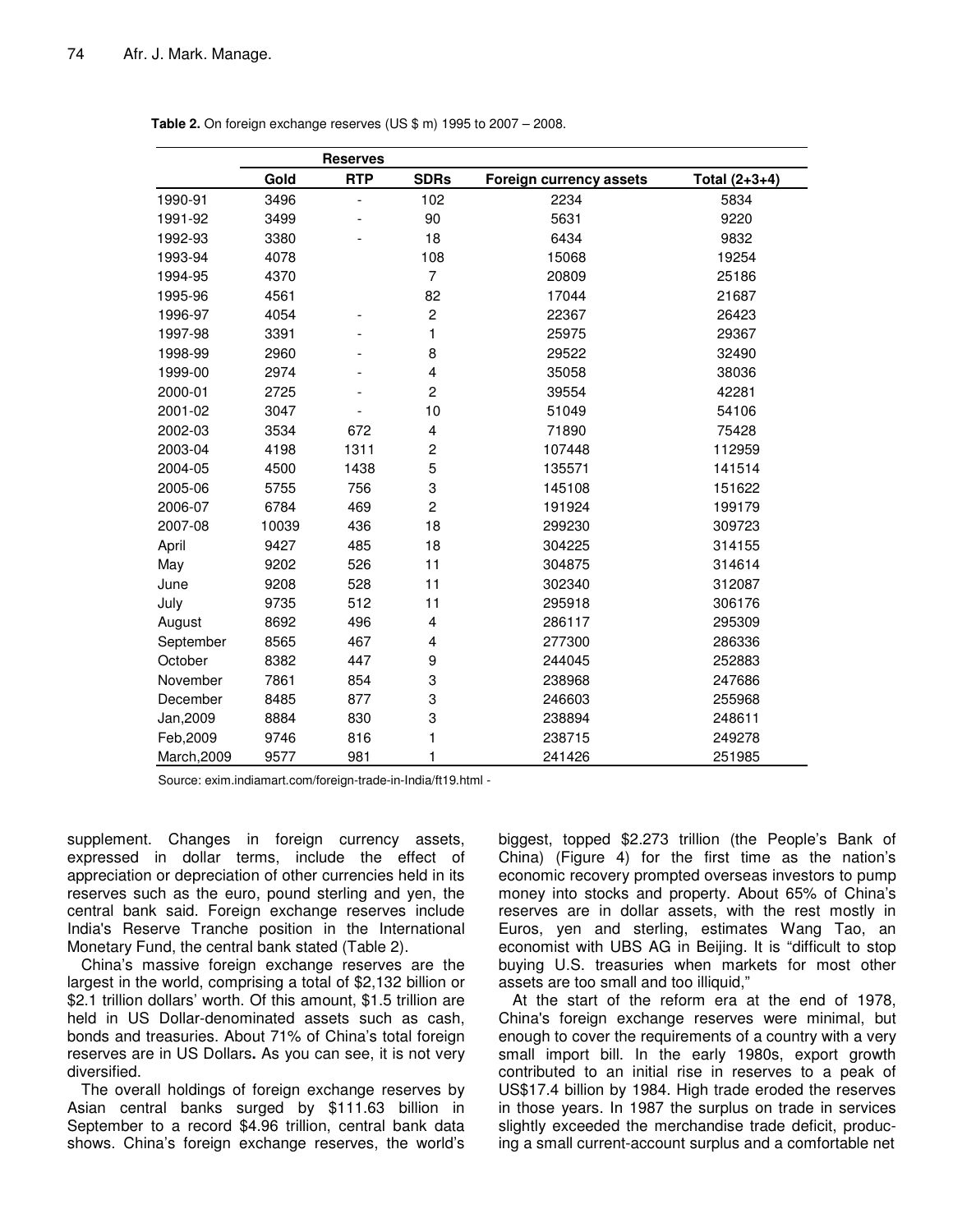

**Figure 4.** Forex reserves over time. Source www.dare.co.in/.../understanding-foreign-exchange-reserves.htm -

capital inflow helped push up reserves to US\$16.3 billion. The reserves were held above this level for another two years. The economic slowdown of 1989 - 1991 produced a sharp fall in imports in 1990, while exports continued to rise, producing a merchandise trade surplus for that year of US\$ 9.2 billion, which was gradually eroded in the next three years as imports rose faster than exports. By 1993 the trade and current accounts were in deficit, but the acceleration in inward FDI flows kept foreign exchange reserves rising for most of the rest of the decade. Joining the World Trade Organization (WTO) in 2001 contributed to rapid growth in imports, but exports also expanded at a fast pace, while FDI inflows exceeded US\$ 60 billion a year by 2004 - 2006. In October 2006, China's foreign exchange reserves exceeded USD 1 trillion for the first time. By the end of September 2008, the reserves topped US \$ 1.9 trillion, equal to nearly US \$ 1, 500 per head for the entire population of China. It remained around this level until the end of 2008 as trade growth slowed and foreign investment inflows declined. Then, as 2009 progressed, the upward march resumed, with reserves rising above US \$ 2 trillion in April and reaching a record US \$ 2, 272.585 billion at the end of September (Table 3).

The announcement in April from the Chinese State Administration of Foreign Exchange (SAFE) that China had increased its gold reserves by 454 to 1,054 t, has rekindled gold market hopes that China is to become a large purchaser of bullion. The bullish case is quite simple. Gold is considered to be one of the main foreign assets held by countries, along with foreign exchange reserves and IMF balances, but its value in China's reserves, even after the additional 454 t, is less than 2%. This is lower than the optimum amount thought to offer diversification benefits and what the developed countries have and therefore China needs to (and will) buy substantially more gold. But this begs several key questions. What proportion of gold in international reserves is correct? Does that proportion vary between countries? Is that metric the right way in which to view it at all? Gold's share has declined sharply since the 1950s and 1960s, but has stabilized in the last decade, despite a huge increase in foreign exchange reserves. After the US dollar and the euro it is easily the third largest asset by value. And there would be enough gold to go around, even if every country wanted to have 10% of its foreign reserves in gold. The countries with the highest and lowest percentages hare of gold in their reserves. The highest are all European except the US and with a percentage gold share ranging from 40% for Switzerland and Spain to 90% for Greece. The countries with the lowest share of gold in their reserves, ranging from 0 to 3% include large foreign exchange holders such as China, Japan, Korea, Hong Kong, Brazil Singapore. and Canada, which sold most of its gold off between 1982 and 2003, Norway, which sold its gold reserves in 2004 and Israel, which reports that it does not have any.

The People's Republic of China celebrated her 60 years on October 1, 2009 with pomp and pride. The stated achievement was due to China's vigorous pursuance of a strategy or model that featured high speed socio-economic development. China has metamorphosed from agricultural country to an industrial nation with the result that the country is now ranked the third largest manufacturing country in the world. The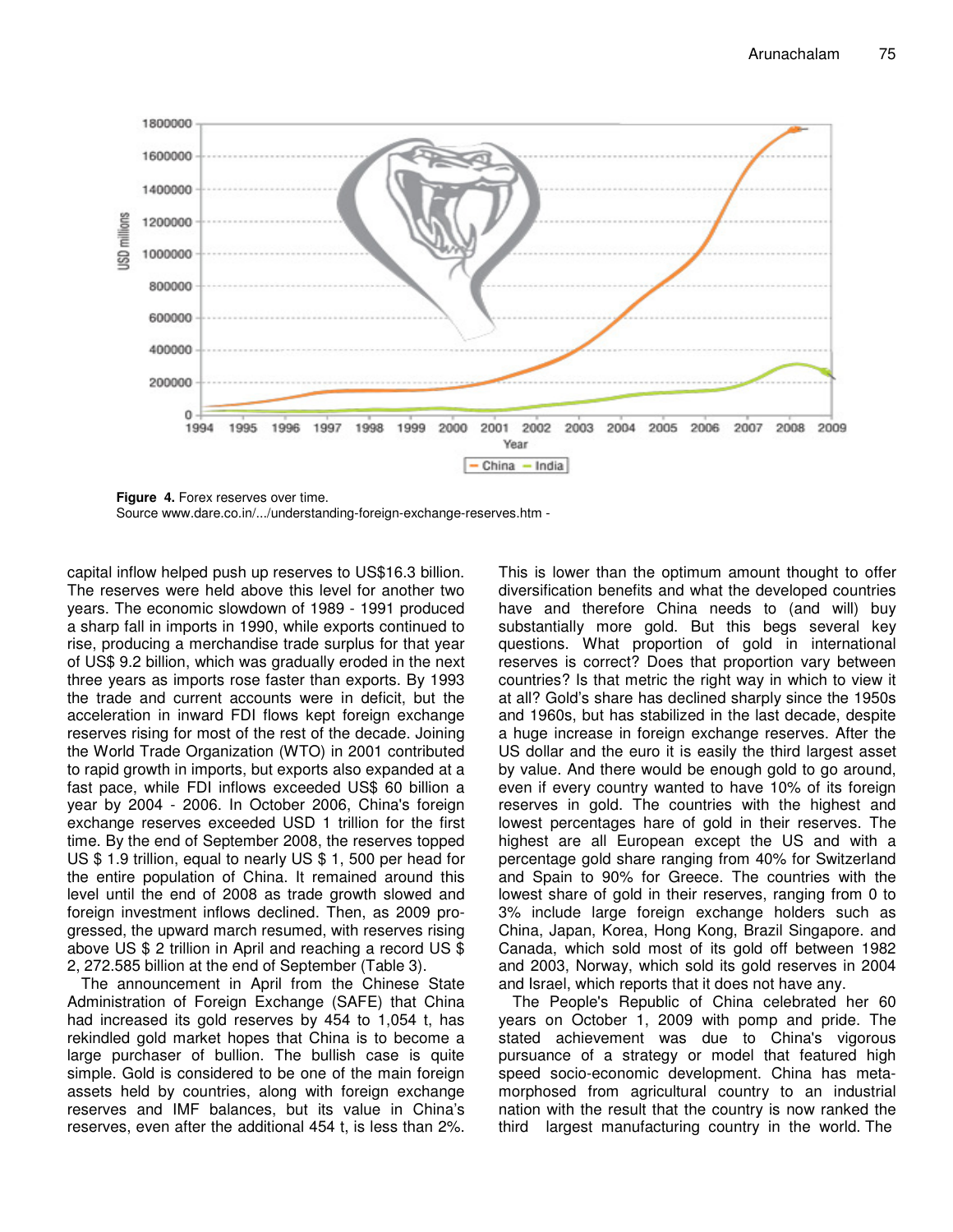| 1991            | 43.7    |
|-----------------|---------|
| 1992            | $*20.6$ |
| 1993            | 22.4    |
| 1994            | 52.9    |
| 1995            | 75.4    |
| 1996            | 107.0   |
| 1997            | 142.8   |
| 1998            | 149.2   |
| 1999            | 146.2   |
| 2000            | 165.6   |
| 2001            | 212.2   |
| 2002            | 286.4   |
| 2003            | 403.3   |
| Jan 2004        | 415.7   |
| Feb 2004        | 426.6   |
| Mar 2004        | 439.8   |
| Apr 2004        | 449.0   |
| May 2004        | 458.6   |
| Jun 2004        | 470.6   |
| <b>Jul 2004</b> | 483.0   |
| Aug 2004        | 496.2   |
| Sep 2004        | 514.5   |
| Oct 2004        | 542.4   |
| Nov 2004        | 573.9   |
| Dec 2004        | 609.9   |
| Jan 2005        | 623.6   |
| Feb 2005        | 642.6   |
| Mar 2005        | 659.1   |
| Apr 2005        | 670.8   |
| May 2005        | 691.0   |
| Jun 2005        | 711.0   |
| Sep 2005        | 769.0   |
| Dec 2005        | 818.9   |
| Jan 2006        | 845.2   |
| Feb 2006        | 853.7   |
| Mar 2006        | 875.1   |
| Apr 2006        | 895.0   |
| May 2006        | 925.0   |
| Jun 2006        | 941.1   |
| <b>Jul 2006</b> | 954.6   |
| Aug 2006        | 972.0   |
| Sep 2006        | 987.9   |
| Oct 2006        | 1,009.6 |
| Nov 2006        | 1,038.8 |
| Dec 2006        | 1,066.3 |
| Jan 2007        | 1,104.7 |
| Feb 2007        | 1,157.4 |
| Mar 2007        | 1,202.0 |
| Apr 2007        | 1,246.6 |
| May 2007        | 1,292.7 |
| Jun 2007        | 1,332.6 |
| <b>Jul 2007</b> | 1,385.2 |

**Table 3.** On foreign reserves minus gold in China (US\$ billion, end-month).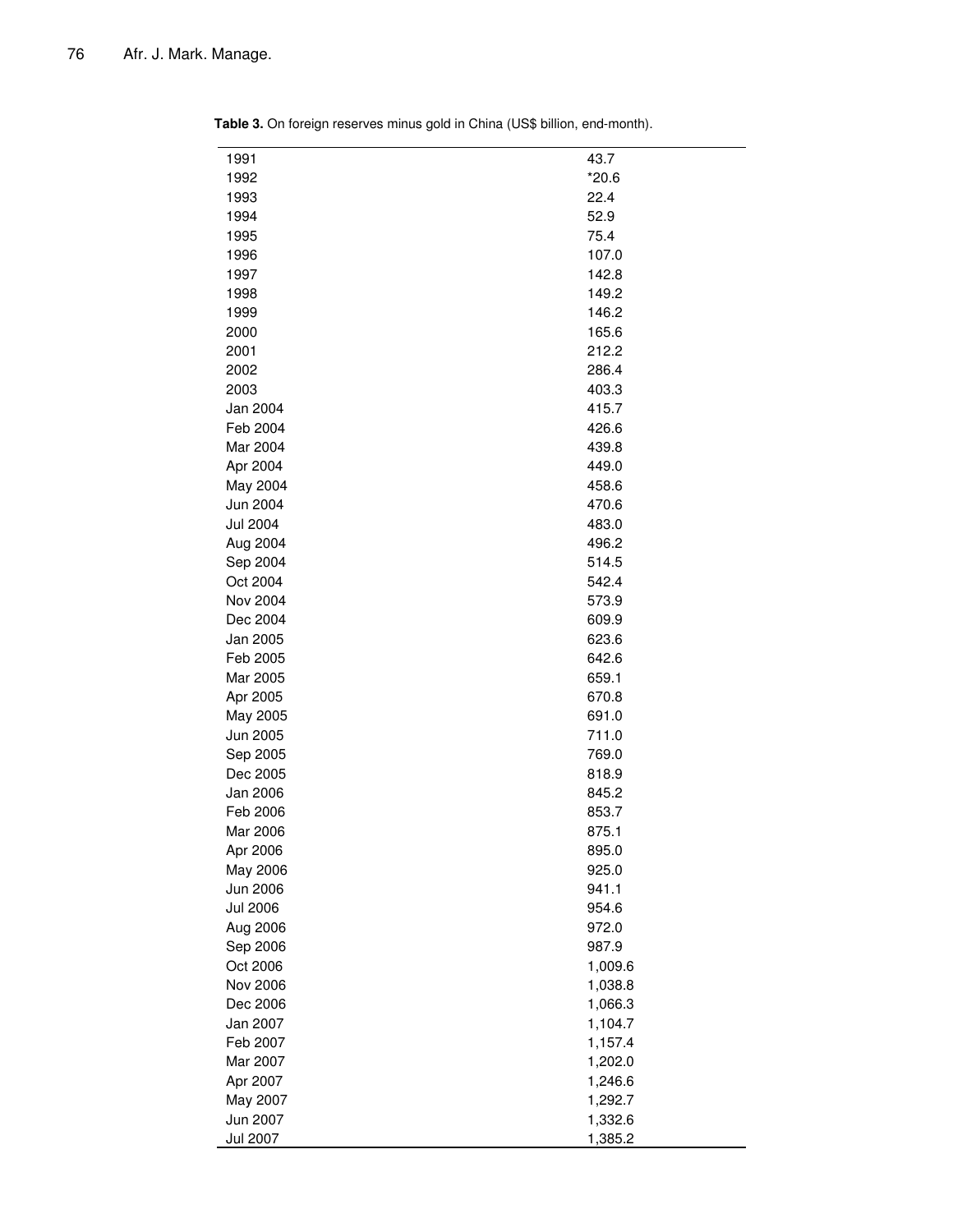**Table 3.** Cont'd.

| Aug 2007        | 1,408.6 |  |
|-----------------|---------|--|
| Sep 2007        | 1,433.6 |  |
| Oct 2007        | 1,454.9 |  |
| Nov 2007        | 1,497.0 |  |
| Dec 2007        | 1,528.2 |  |
| Jan 2008        | 1,589.8 |  |
| Feb 2008        | 1,647.1 |  |
| Mar 2008        | 1,682.2 |  |
| Apr 2008        | 1,756.7 |  |
| May 2008        | 1,797.0 |  |
| Jun 2008        | 1,808.8 |  |
| <b>Jul 2008</b> | 1,845.2 |  |
| Aug 2008        | 1,884.2 |  |
| Sep 2008        | 1,905.6 |  |
| Oct 2008        | 1,879.7 |  |
| Nov 2008        | 1,884.7 |  |
| Dec 2008        | 1,946.0 |  |
| Jan 2009        | 1,913.5 |  |
| Feb 2009        | 1,912.1 |  |
| Mar 2009        | 1,952.7 |  |
| Apr 2009        | 2,008.9 |  |
| May 2009        | 2,089.5 |  |
| Jun 2009        | 2,131.6 |  |
| <b>Jul 2009</b> | 2,174.6 |  |
| Aug 2009        | 2,210.8 |  |
| Sep 2009        | 2,272.6 |  |

\* The 1992 figure is lower than the 1991 figure because reserves were redefined in 1992 to exclude foreign-exchange deposits of state-owned entities with the Bank of China.

Source: State Administration of Foreign Exchange, People's Republic of China.

large reserve position of China could affect Indian businesses in two ways. It may put pressure on the Chinese yuan to appreciate. This may allow an opportunity for the Indian export sector to expand as Indian businesses can tap into the share of Chinese export businesses. Also, in such a situation India could increase its exports to China. However, at the same time Indian importers who are importing from China may be on the losing side. On the other side, such large reserves held by China make it more investment friendly and the Indian economy may not see that much foreign direct investment. Indian businesses in that case may not enjoy linkages that might have come through those investments (Manu Gupta, 2009).

#### **FOREIGN EXCHANGE RESERVE MANAGEMENT**

Foreign exchange reserve management refers narrowly to the allocation of foreign exchange reserves across currencies, asset classes and instruments. Reserve management practices have evolved substantially over the first decade of the twenty-first century, with a tendency for

processes to converge to those in the private asset management industry. There has been a greater tendency to focus on return, a more structured allocation process and a greater focus on risk management, including reputation as well as pure financial risks. Decisions on the currencies in which to hold reserves and to designate as numeraire (currency of account) are also receiving increasing attention (Durlauf and Blume, 2009). Now that other countries have started using their reserves to acquire stakes in developed/developing country firms, start a stabilization fund, pension fund, etc, one may suggest that India (which is now the world's fourth largest reserve holder) shift its reserve allocation from the low-risk low-yield treasuries to some high-risk and high-yield assets. The main argument against setting up such a fund is that the recent surge in reserves is mostly a result of speculative capital inflows on the capital account rather than oil/commodity windfall, export boom or current account surplus. Rather than 'sovereign wealth', these inflows are 'liabilities' created by sound domestic macro conditions and global liquidity boom and are therefore vulnerable to sudden outflows by foreign investors amid an increase in domestic or global risk aversion.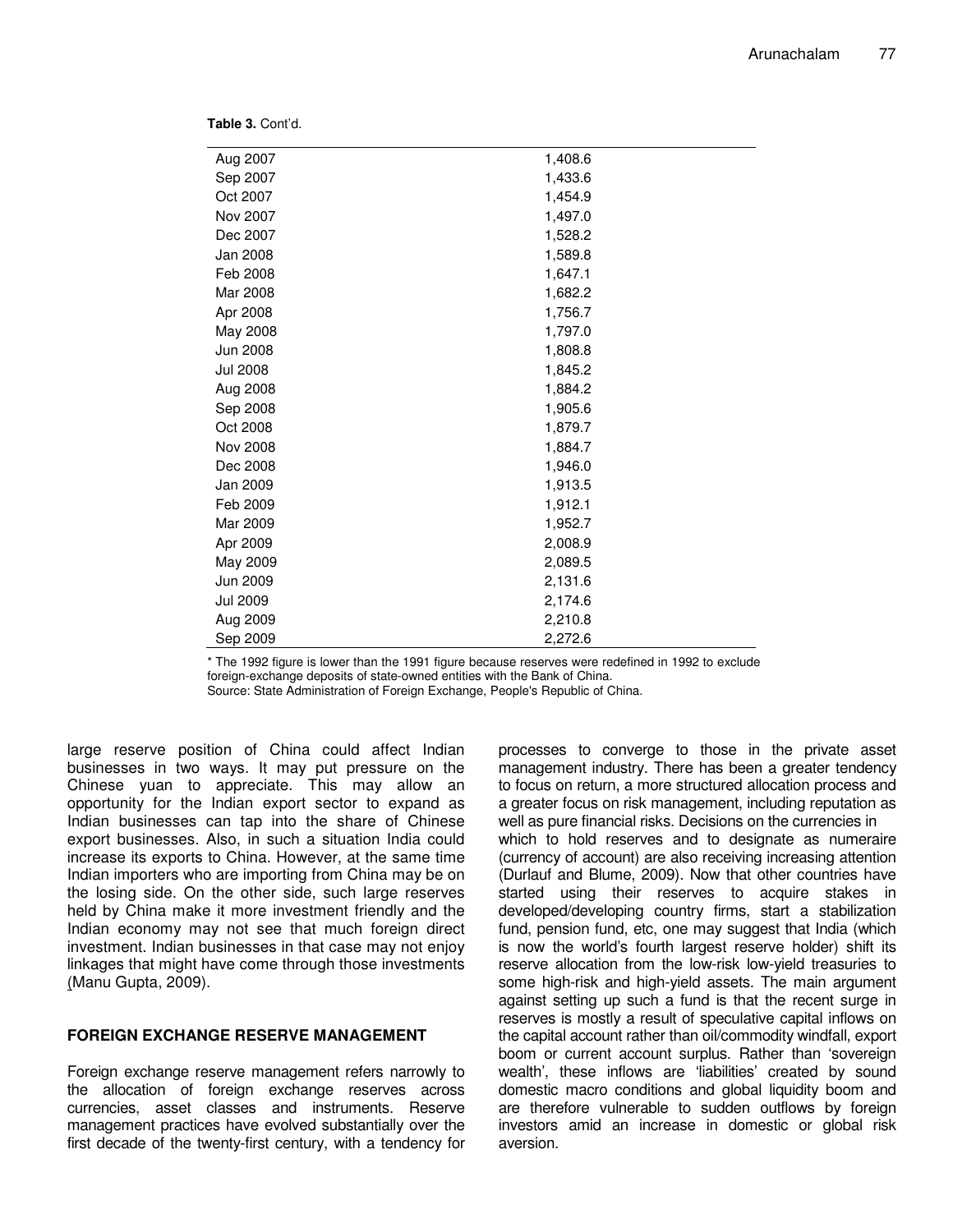Given the pace at which the reserves are increasing, there may be a case to invest a small fraction of these (after meeting all the adequacy norms especially with respect to short-term volatile speculative inflows) in the capital deficit sectors of the economy, especially in infrastructure and social sectors. Infrastructure deficiency has been one of the reasons for economic overheating and government investment in this sector is constrained by the need to reduce fiscal deficit/interest rates and improve the country's credit ratings. The returns in these sectors may be higher than what the RBI gets from foreign treasuries (especially when non-monetary returns are considered) and thereby imposing another social opportunity cost of holding forex reserves (in addition to the costs discussed earlier). Such investments may also help raise the economy's absorptive capacity, sustain higher growth rates with spillover effects on different sectors (especially via improved agriculture and manufacturing productivity, rural development and urbanization) and help attract non-debt creating FDI inflows. There may also be a case for investing these reserves so that the returns can be used for government's infrastructure /social spending programs or save the returns for a 'rainy day' (say to deal with pensions for an ageing population, oil shocks, capital outflows, worsening external deficit, export slump, slowdown in investment/capital inflows, etc). Since investing the reserves domestically, it may exacerbate the current situation of liquidity and inflation, some suggest the investment and the subsequent returns be kept abroad, at least till inflationary concerns subside. Others argue that while investing them in the domestic economy may have inflationary impact in the short-run, they might nevertheless help raise the country's long-run growth sustainability (Bykere, 2008).

In 2004 the Planning Commission Deputy Chairman, Mr Montek Singh Ahluwalia, floated the idea that a part of the foreign exchange reserves, then at \$120 billion could be used to fund the critical infrastructure sector. In his 2005 Budget, the former Finance Minister, Mr P. Chidambaram, picked up the suggestion, conferring upon it a kind of formal acceptance as a policy initiative. Nothing came of it even as the reserves mounted steadily but the idea gathered momentum with a senior World Bank official airing it publicly. In the latest Budget, the Finance Minister once again referred to it; a committee chaired by Mr Deepak Parekh of HDFC on infrastructure funding has suggested using a small part of the reserves "without the risk of monetary expansion," a fear already anticipated by Mr Ahluwalia in a more refined version of his initial suggestion nearly three years ago. The Parekh Committee, according to Mr Chidambaram, had recommended the setting up of two wholly-owned subsidiaries of the special purpose vehicle for infrastructure, the India Infrastructure Finance Corporation Limited (IIFCL), itself a brainchild of Mr Chidambaram, with the objective of borrowing from the RBI and lending to Indian companies engaged in infrastructure projects. Alternatively, to co-finance their External Commercial Borrowings solely for capital expenditure

outside India and to place funds borrowed from the RBI in "highly rated collateral securities".

The subsidiary would also provide "credit wrap" insurance to infrastructure projects in India for raising resources in global markets. The RBI, according to the Minister, was being asked to study the legal and regulatory implications of using the reserves in such a manner. The view that a part of the reserves should be used for infrastructure is unique to India. Singapore has its own pioneering model of investing reserves in world equity markets alongside safe securities in order to earn higher returns, a system now followed by Korea. China with its trillion dollars (end-December, 2006) used its dollar earnings to recapitalize its banks; alongside it has used its reserves to create markets and buy oil in Africa. Easy loans, buyers' credit, private investments are not in the developed nations so much. China has only 20% of its entire Africa investments in South Africa, but in the poorest nations from Cameroon to sub-Saharan Africa and the Congo, China is using its vast reserves to fund a sustained growth over the long term. In contrast, India would like to invest its reserves, which by many adequacy ratios, barring import cover, are still not impressive, in a sector that is notorious for its lack of transparency, archaic labour laws and a history of negative returns (Upadhyay, 2007).

 In India and elsewhere, there has been a growing clamour for higher returns from the investment of reserves. In the context of the Chinese investment in a private equity firm, should India adopt a less conservative strategy than followed so far? Answers to such questions are not easy. One reason is that no two countries' situations, whether it is India, China or some other country, are identical. Obviously China has been better prepared: a substantial portion of its trade surplus has gone into its domestic equity markets. Hence policy makers may be both familiar with and probably comfortable with the market mechanism. In any case, for quite some time now, its monetary authorities have been contemplating alternative investment avenues for its reserves. For all that, China's choice of a private equity firm for investment is significant. Private equity firms are redefining the corporate landscape in many developed countries including the U.S. One of them acquired the American automobile icon Chrysler from Daimler-Benz with which it was merged in a spectacular, but failed, trans-Atlantic deal a few years ago. Private equity firms have often exerted tremendous pressures on traditional managements and owners of companies to deliver results. In many instances, they have forced a restructuring of the companies they have bought into. Quite often they have bought the public shareholding in the target companies and taken them private. As a rule, privately held companies have fewer accountability issues to reckon with and are far more opaque than a listed company (Narasimhan, 2007).

With likely reserves of around \$ 300 billion by March next year and a weakening dollar against other major currencies, the Finance Ministry as well as the RBI has thought it desirable to reduce dollar holdings. The gold content is thus being increased by 200 ton to 557.8 ton by taking